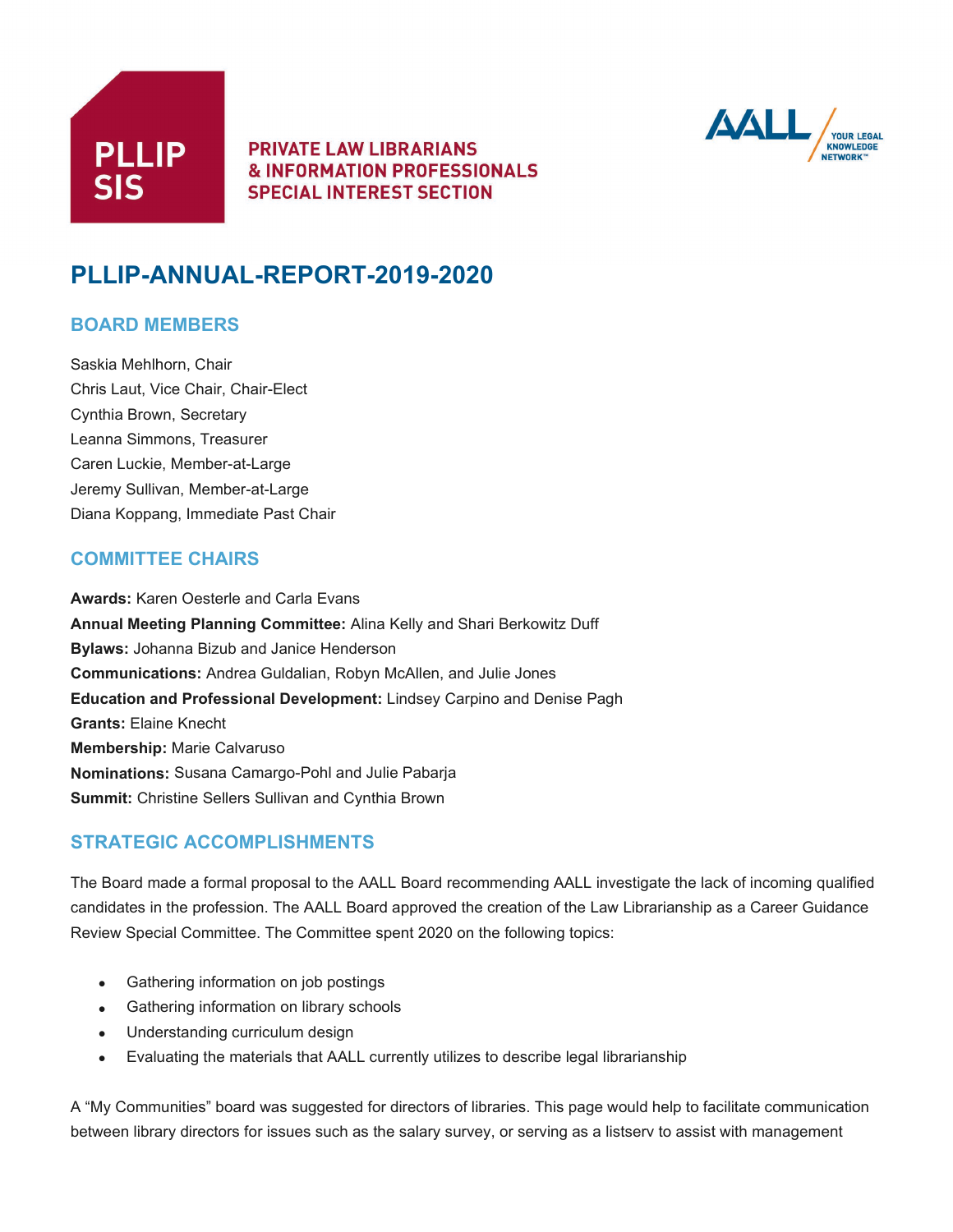

issues, that directors may not want to broadcast widely. This group would be limited to appropriate PLLIP members. The Board made progress on this project, and will pass on all notes to the incoming Board to finalize the new "My Communities" on the AALL website

The Board was approached by ALM again in 2020 and asked to recommend programs for the LegalTech conference. PLLIP provided three programs for LegalTech in New York in early February 2020.

The Board discussed how we could better onboard new committee chairs and Board officers in future years. The Board is working with the incoming members of the 2020-2021 Board to train them utilizing the PLLIP procedures guide. Any new committee chairs will be likewise trained.

2020 presented unique challenges in planning the Annual Business Meeting and the Summit. The Board and several committees made quick changes to facilitate the needs presented by COVID-19.

# **COMMITTEE REPORTS**

#### **AWARDS COMMITTEE**

Co-Chairs: Carla Evans, Karen Oesterle

Members: Ronda Fisch, Caren Luckie, MaryAnn Wacker, Leanna Simon Awards were given to:

- **Distinguished Librarian** Jean O'Grady, Director of Research & Knowledge Services, DLA Piper US
- **Best Blogger/Writer of the Year** Cynthia Brown, Sr. Director, Research Services, Littler
- **Hall of Fame** James (Jim) Senter, Library Services Manager, Jones Day
- **Service to PLLIP Award** Juli Stahl, Research Services Manager, Ackerman
- **Vendor/Outside Champion Award** Gayle Lynn-Nelson, Senior Librarian Relations Consultant, LexisNexis

#### **ANNUAL MEETING PLANNING COMMITTEE**

Co-Chairs: Shari Berkowitz Duff, Alina Kell

Members: Kevin Miles, Sarah Morris, Kris Niedringhaus, Megan Scanlon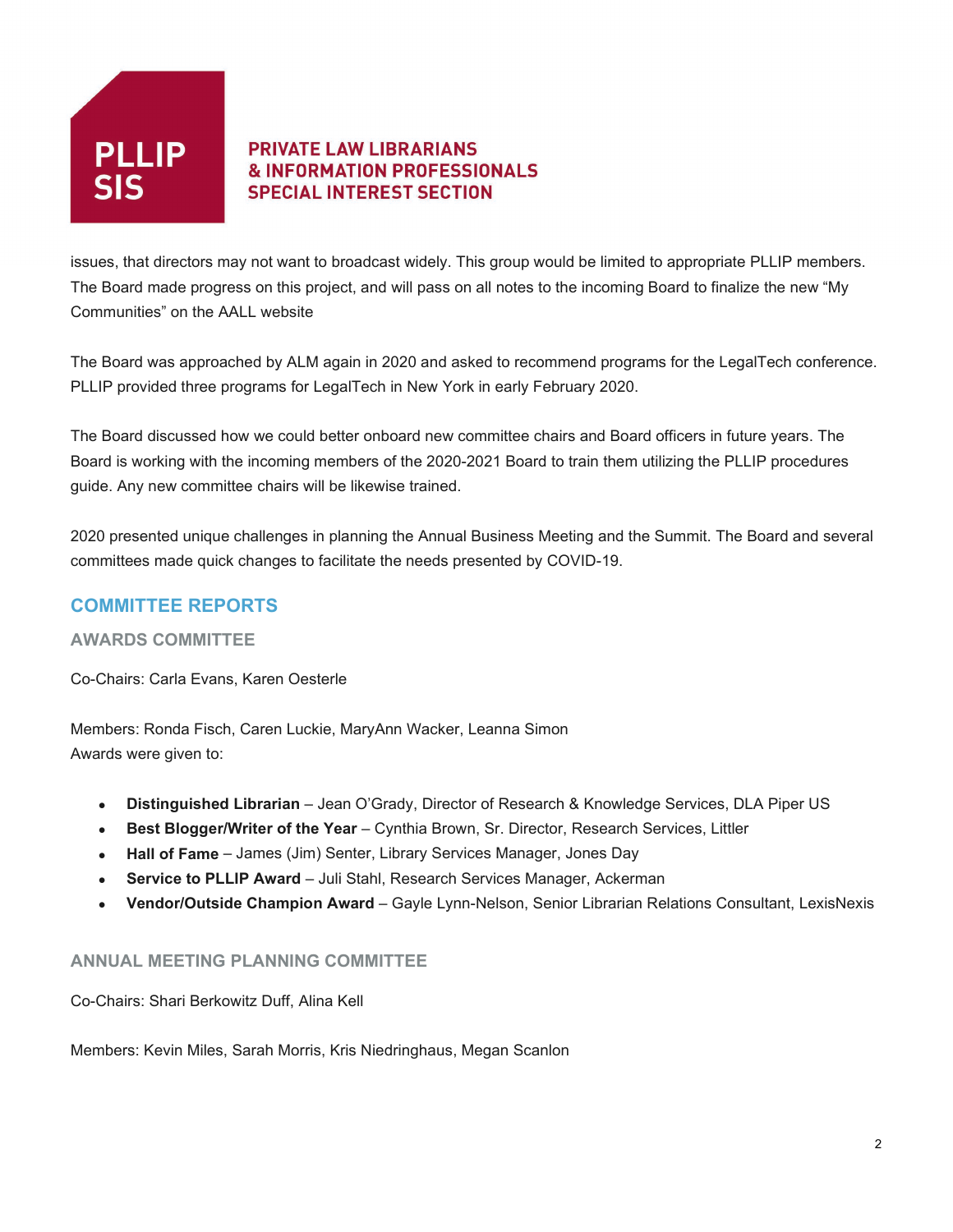

- Acted as mentors/procured mentors to provide feedback for PLLIP members proposing Annual Meeting programs.
- Solicited programs from PLLIP members/advertised the opportunity for PLLIP program sponsorship at the AALL Annual Meeting.
- Hosted a PLLIP Webinar, "Want to propose a program for AALL 2020?" on September 16, 2019, on the Ideascale website and program proposals.
- Highlighted PLLIP members' Annual Virtual Meeting programs by weeding through accepted programs and comparing to list of PLLIP members, and advertising the programs to the listserv.

#### **BYLAWS COMMITTEE**

Co-Chairs: Johanna Bizub, Janice Henderson

Members: Mary Jenkins, Patricia Barbone

The Committee reviewed the bylaws and decided to propose several changes. The following will be included on the 2021 ballot during the Spring election.

- Renumbering two of the Articles to mirror the AALL Model SIS Bylaws. We also removed the current *Article IV. Officers, Section 4. Nominating Committee* and created a new article: *X. Nominations & Elections* for the section. The suggested renumbering is as follows:
	- o Article I. Name
	- o Article II. Objectives
	- o Article III. Membership
	- o Article IV. Antidiscrimination (change from Art. X.)
	- o Article V. Meetings
	- o Article VI. Officers (change from Art. IV.)
	- o Article VII. Executive Committee (change from Art. VI)
	- o Article VIII. Committees and Groups (change from Art. VII)
	- o Article IX. Parliamentary Authority (change from Art. VIII)
	- o Article X. Nominations & Elections (new)
	- o Article XI. Amendments (change from Art. X.)
- Removing under *III. Membership* the following sections from the bylaws to the *PLLIP Procedures Manual*:
	- o Section 2. Dues will be established, collected and disbursed by the Treasurer of AALL in accordance with AALL Bylaws.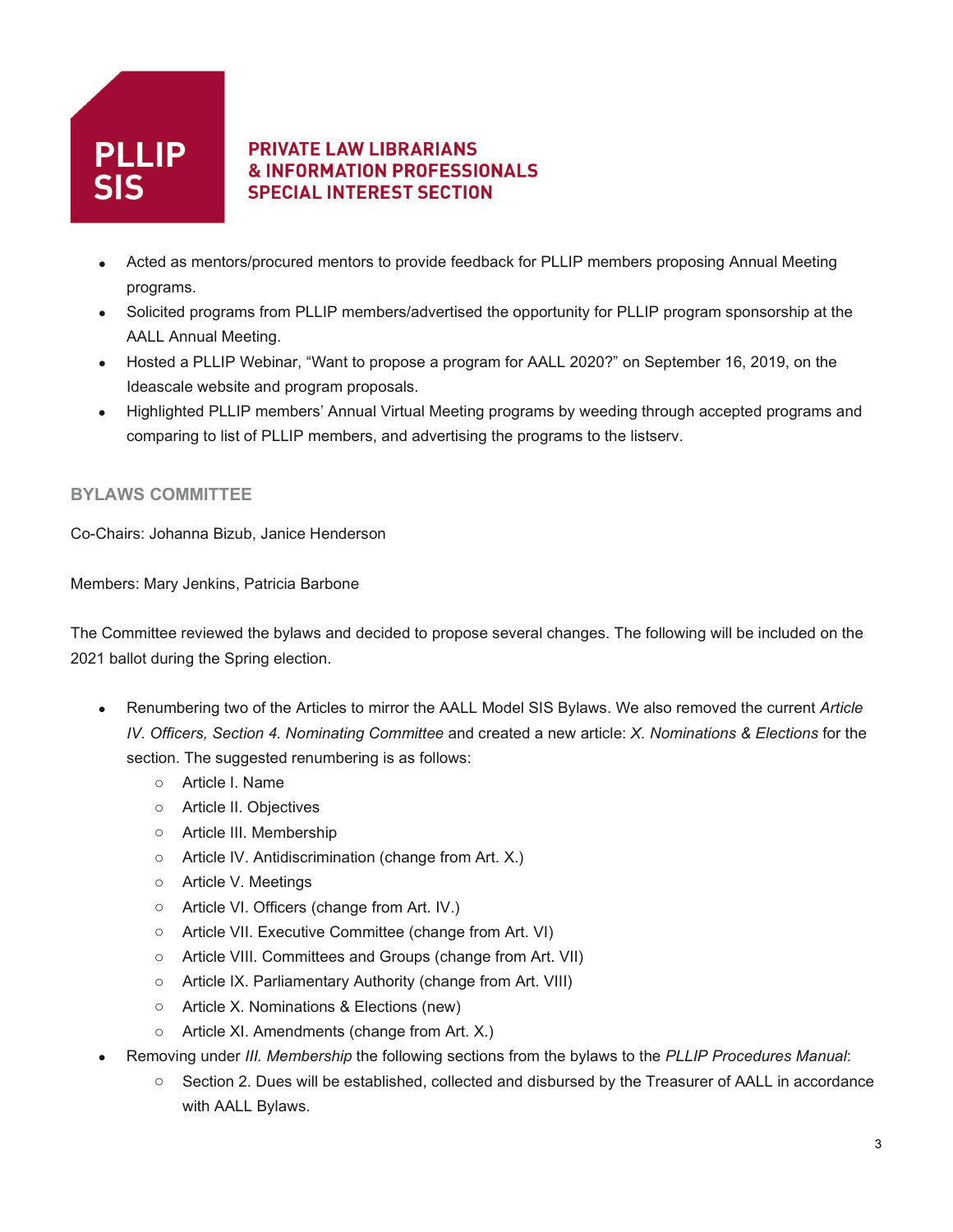

- $\circ$  Section 3. The fiscal year will be the same as that of AALL, October 1st through September 30<sup>th</sup>.
- Changes for Article V. Meetings:
	- o There is a new *"Section 3. Special Meeting"* that states special meetings can be called by the Executive Committee for both physical or virtual meetings. The quorum would remain the same as with the annual business meeting. This ability to call special meetings is not in the current bylaws. The Committee thought this ability may be important for certain situations and should be stated in the bylaws.
- Changes for Article VI. Officers (new numbering):
	- o The Immediate Past-Chair officer was not included in the bylaws. The Committee rectified that by adding this role in Sections 1, 2 & 3.
	- $\circ$  Section 3. Terms of Office Added text not in the current bylaws:
		- **The three-year term that the Vice-Chair/Chair-Elect serves; and**
		- the third year for the Immediate Past-Chair role.
	- $\circ$  There are also other minor changes that the Committee is suggesting:
		- Inconsistency in the naming of the Immediate Past-Chair. Under the current bylaws the role is entitled Immediate Past-Chair. But on the website, the title is Past-Chair (https://www.aallnet.org/pllipsis/about-us/leadership/). The website needs to be changed to *Immediate Past-Chair* to reflect the title role in the bylaws.
		- PLLIP will be called 'Section' throughout the bylaws.
		- The word "business" will be added to any reference to the annual meeting.
		- The AALL Bylaws Committee is renamed to its official name: AALL Bylaws & Resolutions Committee under Article XI. Amendments. Also the clarification for amending the bylaws by first sending any amendments to the AALL Bylaws & Resolutions Committee for review before being sent to the members for a vote. There will be text added to the PLLIP Procedures Manual to incorporate the steps needed to be taken for any bylaw amendments.

#### **COMMUNICATIONS COMMITTEE**

Co-Chairs: Andrea Guldalian, Julie Jones, Robyn McAllen

Members: Patricia Barbone, Shari Berkowitz Duff, Katie Brown, Sabrina Davis, Cara Henley Johnson, Kevin Miles, Megan Moltrup, Allison Reeve-Davis, Linda-Jean Schneider

The Communications Committee had an influx of new members at the beginning of the year, and it was great to have some new participants. We continue to send Member News updates on a monthly basis to highlight PLLIP members' activities and PLLIP events. The Committee has also been working to keep the PLLIP website current with past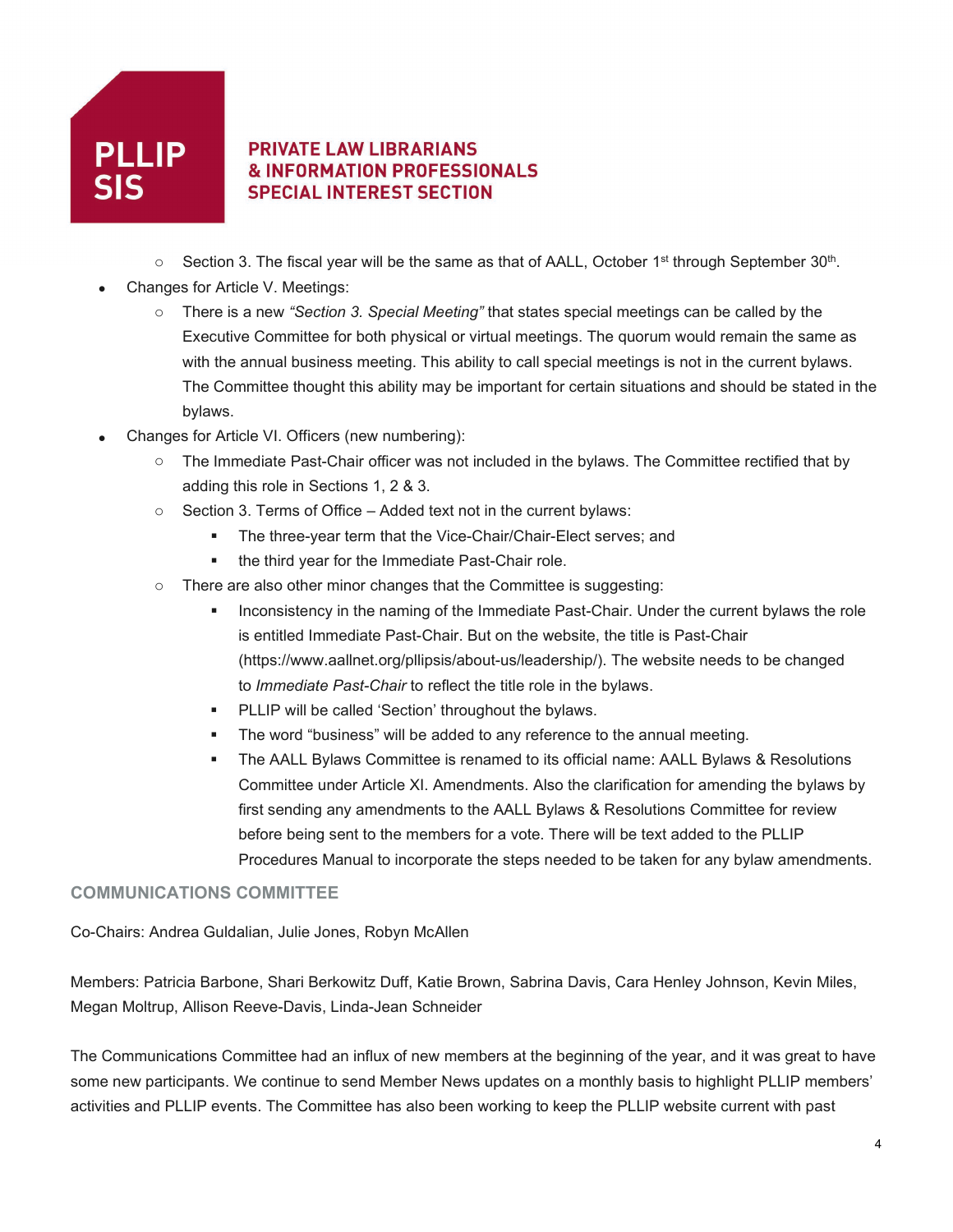

newsletters and with other Committees' activities. Resource Guide author teams were formed to produce three new PLLIP Resource Guides; topics were based on the results of last spring's State of the SIS survey and we hope to publish them within the next 3-6 months. We continue to work on keeping On Firmer Ground active with member interviews, PLLIP webinar recaps, and articles by, or about, PLLIP members.

**EDUCATION AND PROFESSIONAL DEVELOPMENT COMMITTEE**

Co-Chairs: Lindsey Carpino, Denise Pagh

Members: Deanne Fix, Robyn McAllen, Kris Niedringhaus, Kevin Miles, Barbara Fullerton, Eugene Giudice, Maria Burris, Mark Gediman, Julie Pabarja, Patrick Butler

We held four teleconference committee meetings on:

- o August 14, 2019
- o January 15, 2020
- o March 3, 2020
- o May 5, 2020

Our goal for the year was to conduct eight webinars and we completed eight webinars.

## **Date & Time of Webinar: September 4, 2019 12:00 PM – 1:00 PM CDT Title:** *Cannabis Law: Practical Information for the Legal Researcher*

Description: This webinar provided an overview of the legal landscape related to the legalization of cannabis for both medicinal and recreational use. Emphasis was given to the role that legal researchers can play in assisting the legal community as these issues are being brought to the fore. Topics covered included the science of cannabis, historical stereotypes that hamper the advancement of legalization of cannabis, the current state of legalization in both the state and federal arenas and equity issues for marginalized groups.

Moderator: Eugene Guidice, Research Services Training Specialist, Dentons US LLP Speakers: Joanne Caceres, Managing Associate, Dentons US, LLP and Amanda Ostrowitz, Founder and CEO, CannaRegs

Number of attendees registered and number that attended: 102 attendees/156 registrants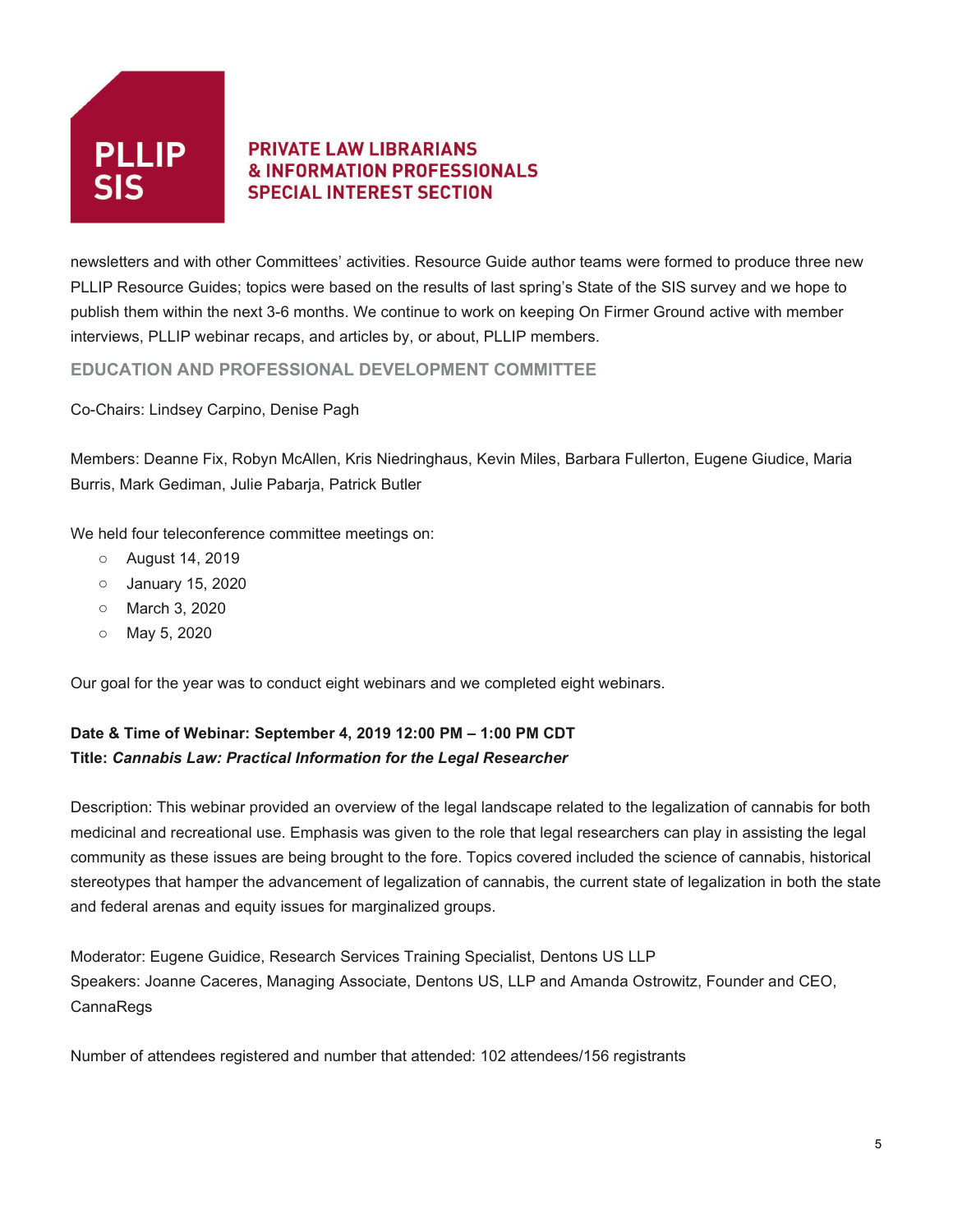

#### **Date & Time of Webinar: September 16, 2019 12:00 PM – 1:00 PM CDT Title:** *PLLIP: Want to Propose a Program for AALL 2020?*

Description: This webinar gave an inside look at the Annual Meeting Program Committee's (AMPC) program proposal process. We'll walk you through the whole process. From tips on writing your proposals, to how the AMPC reviews and selects the proposals that eventually become the programs you will see at the annual meeting. After the webinar, you will also have the opportunity to be paired with a mentor who you can brainstorm with and guide you as you write your proposal.

Speakers: Shari Berkowitz Duff, Research Librarian, Jones Day and Alina Kelly, Head Librarian, Mitchell Silberberg & Knupp LLP

Number of attendees registered and number that attended: 15 attendees/29 registrants

#### **Date & Time of Webinar: December 3, 2019 12:00 PM – 1:00 PM CST Title:** *2020 Census Challenges*

Description: Why is this census different than our other census? What are the benefits and disadvantages of the 2020 census? These 2020 numbers will shape how political power and our federal tax dollars will be shared in the next 10 years. Join PLLIP and our speaker, Terri Ann Lowenthal, census consultant, as she explains, explores and addresses the potential impacts to our country in terms of legislature, legal issues, financing, etc.

Moderator: Mark Gediman, Reference Librarian, Alston & Bird Speaker: Terri Ann Lowenthal

Number of attendees registered and number that attended: 38 attendees/63 registrants

# **Date & Time of Webinar: January 29, 2020 12:00 PM – 1:00 PM CST Title:** *Information Management: BoK Skills in Law Firm Practice*

Description: On the job is where you put your skills and competencies to the test. Do you know what you need to know or can you up-skill quickly to meet the demands within your organization? Join four leaders within the law firm library sector as they highlight how competencies and skills within the information management domain are utilized in practice to manage and execute departmental responsibilities within law firms.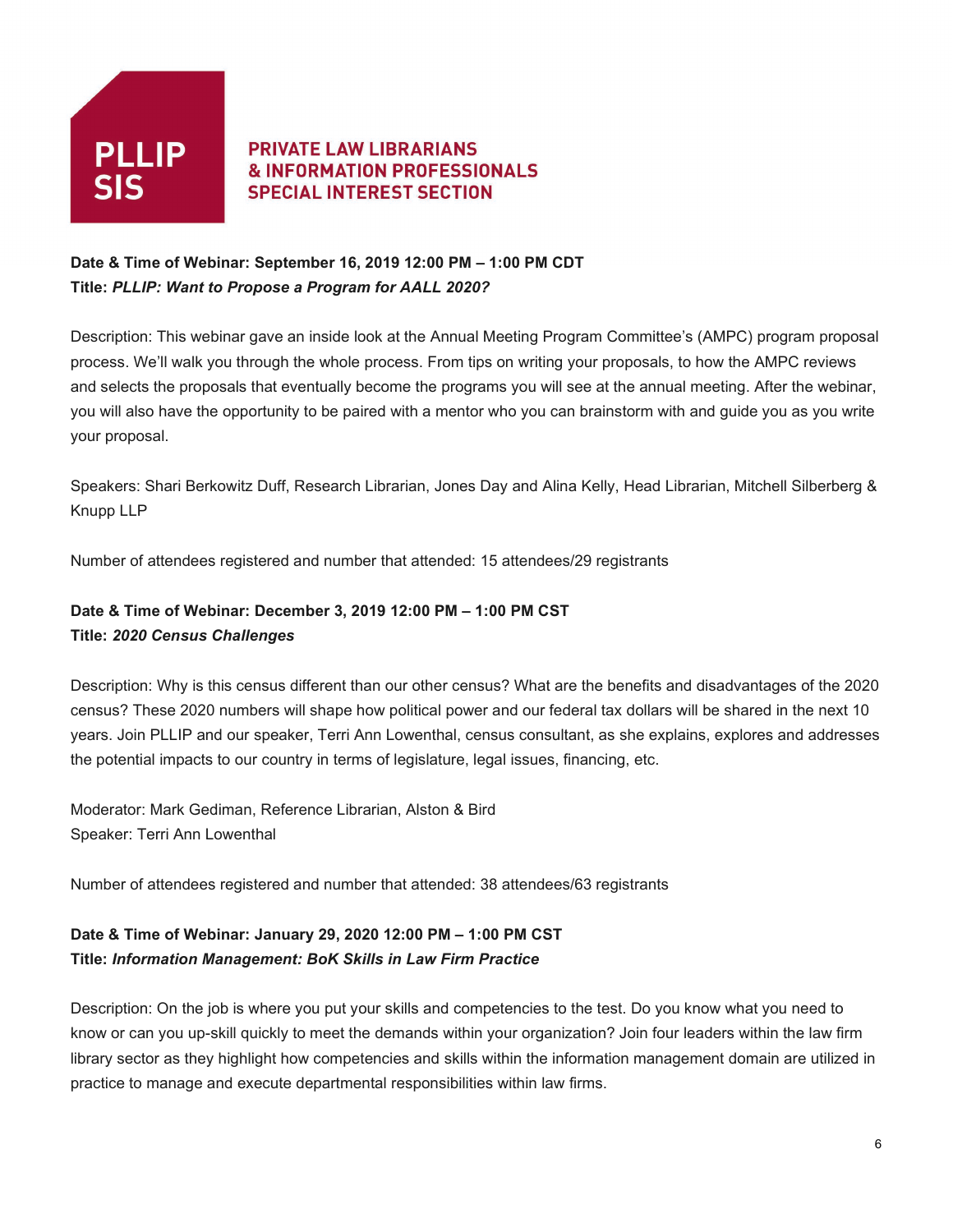

Speakers: Greg Lambert, Chief Knowledge Services Officer, Jackson Walker LLP; June Liebert, Director of Information Services, O'Melveny & Myers LLP; and Andre Davison, Research Technology Manager, BlankRome

Number of attendees registered and number that attended: 115 attendees/154 registrants

#### **Date & Time of Webinar: February 12, 2020 12:00 PM – 1:00 PM CST Title:** *How to Write a Useful CI Report*

Description: Do you struggle trying to use a one-size-fits-all approach for your CI reports? Do you wonder what should go into a report…and what you can leave out? What even makes a report a "good" report? This program will have leading CI experts sharing their best practices when it comes to preparing CI reports and will answer these questions and others. They will share their answers to the question, "What makes a successful CI report?" and walk you through their preparation process.

Moderators: Mark Gediman, Reference Librarian, Alston & Bird and Kevin Miles, Manager of Library Services, Norton Rose Fulbright

Speakers: Juli Stahl, Research Services Manager, Akerman; Jim Currie, Competitive Intelligence Manager, Norton Rose Fulbright; Liz Whittington, BD Competitive & Strategic Intelligence Specialist, K&L Gates Number of attendees registered and number that attended: 130 attendees/197 registrants

## **Date & Time of Webinar: May 6, 2020 12:00 PM – 1:00 PM CDT Title:** *How to Write a Useful CI Report*

Description: The demands for CI reports are constantly changing. Which resources should you use for your professional CI reports? Learn the strong points of two powerful resources on the market from two CI professionals.

Moderators: Mark Gediman, Reference Librarian, Alston & Bird and Kevin Miles, Manager of Library Services, Norton Rose Fulbright

Speakers: Barbara Fullerton, Research Specialist, Dentons US LLP and Jim Currie, Competitive Intelligence Manager, Norton Rose Fulbright

Number of attendees registered and number that attended: 100 attendees/144 registrants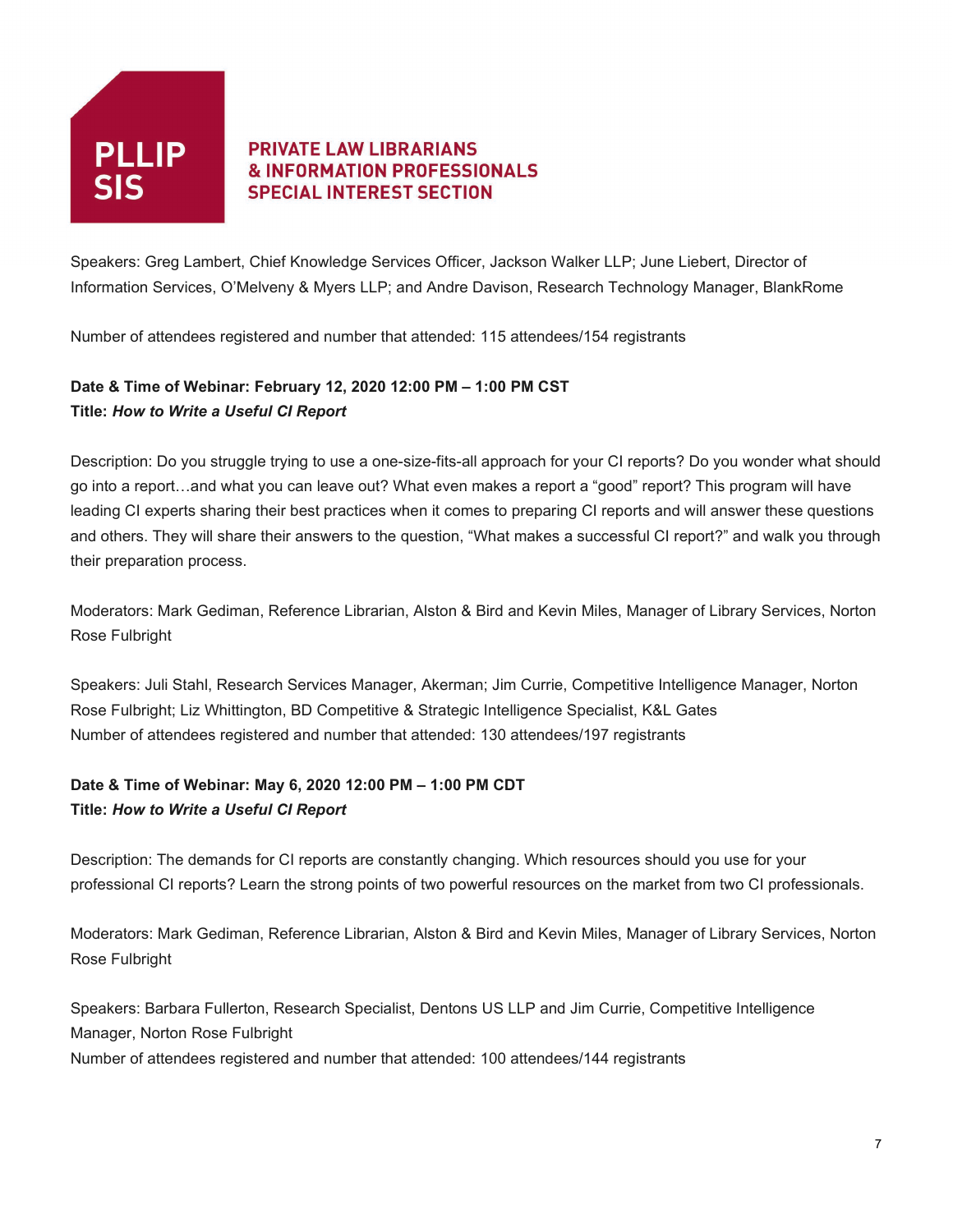

#### **Date & Time of Webinar: June 25, 2020 12:00 PM – 1:00 PM CDT Title:** *Alternative Dispute Resolution (ADR): Beyond Litigation – Perspectives and Process*

Description: Alternative Dispute Resolution (ADR) is becoming more prevalent as a way to resolve disputes that alleviates the need for court and takes advantage of a more collaborative process. As librarians and information professionals, it is up to us to learn the vocabulary around ADR, grasp its underpinnings, and understand how it differs from traditional litigation in order to be of maximum help to the ADR practitioner as he or she frames research questions. This webinar will also cover the print and online resources with which the librarian or information professional should be familiar .

Moderator: Eugene Giudice, Research Services Training Specialist, Dentons US LLP

Speaker: Mary Lee Brock, Assistant Professor, Creighton University

Number of attendees registered and number that attended: 30 attendees/57 registrants

#### **Date & Time of Webinar: July 9, 2020 12:00 PM – 1:00 PM CDT Title:** *Caught! Ransomware: How It Works, and How to Avoid Attacks*

Description: Debbie Ginsberg will talk about ransomware, showcasing several recent cases in law and government. She will examine how ransomware occurs and who is most vulnerable. Additionally, she will provide tips for avoiding attacks as well as how to respond when an attack occurs.

Moderator: Kris Niedringhaus, Associate Dean, Georgia State University College of Law

Speaker: Debbie Ginsberg, Educational Technology Librarian, Chicago-Kent College of Law

Number of attendees registered and number that attended: 52 attendees/93 registrants

#### **GRANTS COMMITTEE**

Chair: Elaine Knecht

Members: Lee Carnes, Jessica Fields, Meg Kribble, Trish Petitt

Competitive Intelligence Foundations – four \$1000 grants for attendance, travel, and accommodations – selection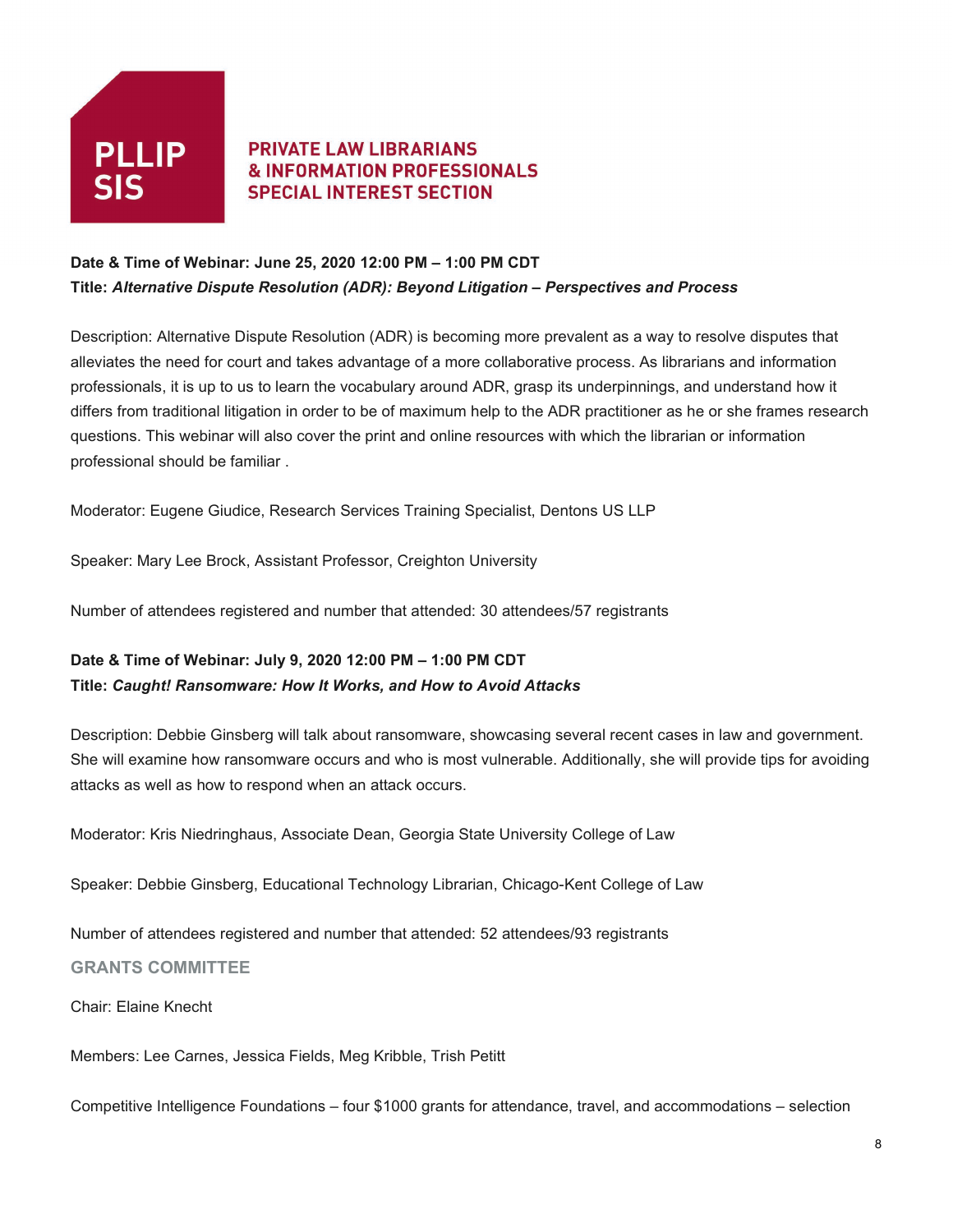

process begun and awards made in Sept 2019 to: Stephen LaFalce (Baker Hostetler), Nicholas Lamb (Cleary Gottlieb), Kamie Oehrle (Dentons), and Sara Sprague (Sprague & Hixson)

Leadership Academy Registration – four \$699 grants for registration only – selection process began in November 2019 and awarded in December 2019 to: Whitney Brionez (Holland & Knight), Andre Davison (Blank Rome), Carolyn Ford (Littler), and Karlee VanLaanen (Reinhart Boerner)

AALL Annual Meeting/CONELL/PLLIP-SIS Summit – six Annual Meeting registration and travel grants (max \$750 for travel); two CONELL registration grants; ten Summit registration grants – selection process began in March 2020. Awards made (before changes to the Annual Meeting due to COVID) to:

- o Katie Barrett Fuller previously at McNees Wallace & Nurick in Harrisburg PA
- o Autumn Collier currently at Littler Mendelson in Kansas City
- o Eugene Giudice currently at Dentons in Chicago
- o Ronit Barenboim currently at Borden Ladner Gervais in Vancouver BC
- o Nicole Guerrero currently at Holland & Knight in Brandon, FL
- o Megan Moltrup currently at Baker McKenzie in Washington, DC

The Committee and the Board offered the awardees the opportunity to put the award toward the 2020 virtual meeting or to utilize the grant for the 2021 conference. Every recipient asked to use his or her grant at the 2021 Annual Meeting. The Board may decide to make additional grants available next year in addition to those already awarded.

Virtual Annual Meeting and Summit – announcements were made in June 2020 regarding the availability of \$99 registration grants for the Annual Meeting, and complimentary Summit registrations for unemployed members. Annual Meeting grants were made to Shivani Naicker (Jackson Walker), Katrina Perez (Faegre Drinker), Amanda Steinbacher (Phillips Lytle), and Mary Catherine Matta (Duane Morris). Summit waivers were also granted to unemployed members.

#### **MEMBERSHIP COMMITTEE**

Chair: Marie Calvaruso

Members: Blythe McCoy, Katherine Taggart

Membership increased by 80 new members since the 2019 AALL conference. The committee sent recruitment emails to 54 prospective members and promoted PLLIP during local chapter meetings.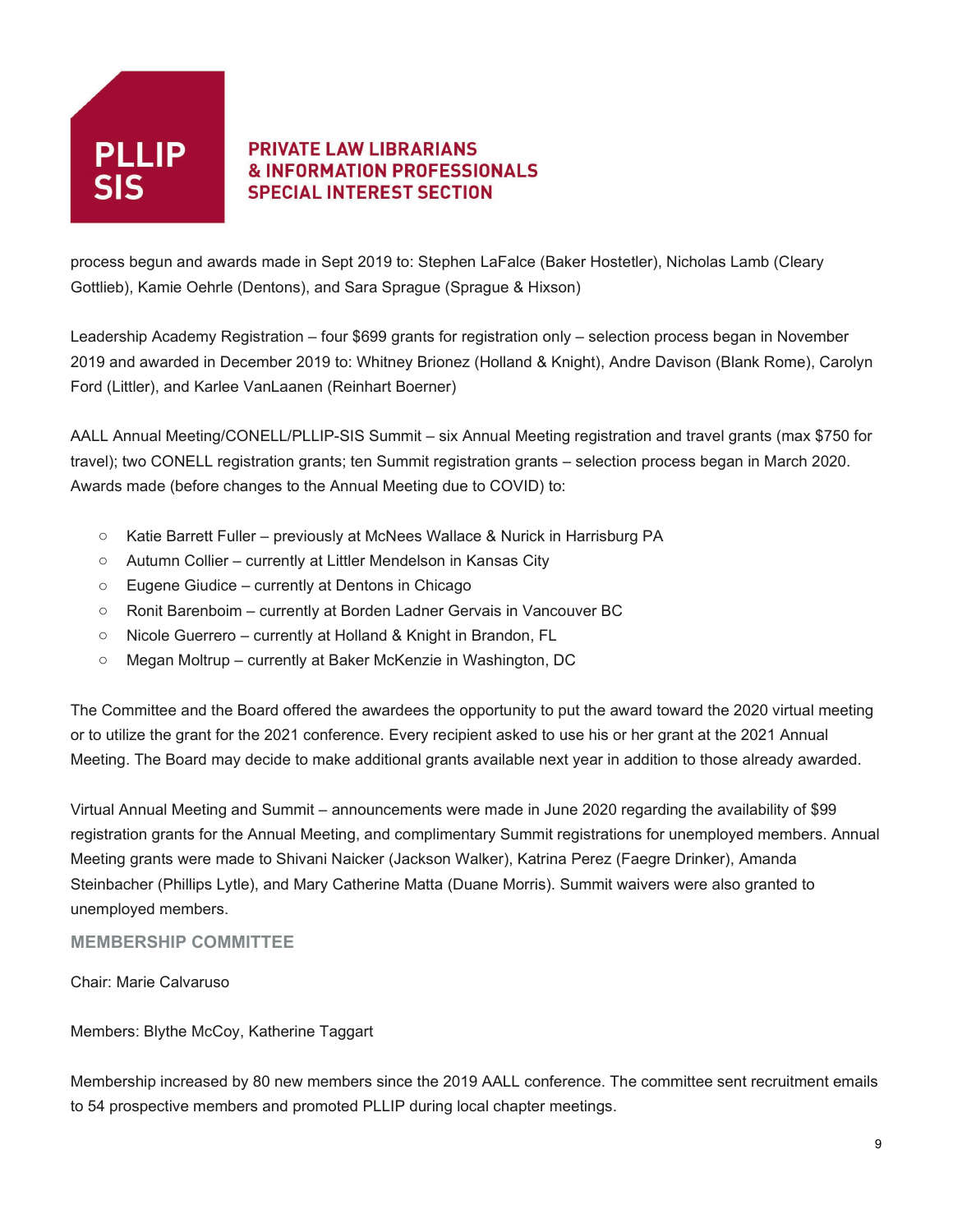

#### **NOMINATIONS COMMITTEE**

Co-Chairs Susana Camargo-Pohl, Julie Pabarja

Members: Blythe McCoy, Marie Calvaruso

The Nominations Committee began their work by identifying active PLLIP-SIS members who should be considered as potential candidates for the PLLIP-SIS Executive Board. The committee also asked PLLIP-SIS members for their nominations. We received a good response and the following slate was submitted to the Board:

Vice-Chair/Chair-elect – Marcia Burris and Mark Gediman

Secretary – Allison Reeve Davis and Tanya Livshits

Member-at-Large – Andre Davison and Michelle Trovillo

The committee would like to thank these candidates for their participation in the election. They all hold strong leadership qualities and would serve well leading PLLIP-SIS.

The candidates were featured on the PLLIP-SIS listserv along with their bio, personal statement, and their thoughts on why being a PLLIP-SIS member was important to them and what challenges in our profession should PLLIP-SIS address today. This gave the membership the opportunity to learn more about these candidates prior to the election.

The committee coordinated with Cynthia Brown, PLLIP-SIS Secretary, and Chris Siwa at AALL to hold the election. The election was held on April 1 – April 17.

The election results were: Vice-Chair/Chair-elect – Marcia Burris Secretary – Allison Reeve Davis Member-at-Large – Andre Davison

#### **SUMMIT COMMITTEE**

Co-Chairs: Christine Sellers Sullivan, Cynthia Brown

Members: Marcia Burris; Abby Dos Santos; Anna Forsher; Lisa Fricker; Janice Henderson; Chris Lange; Alexandra